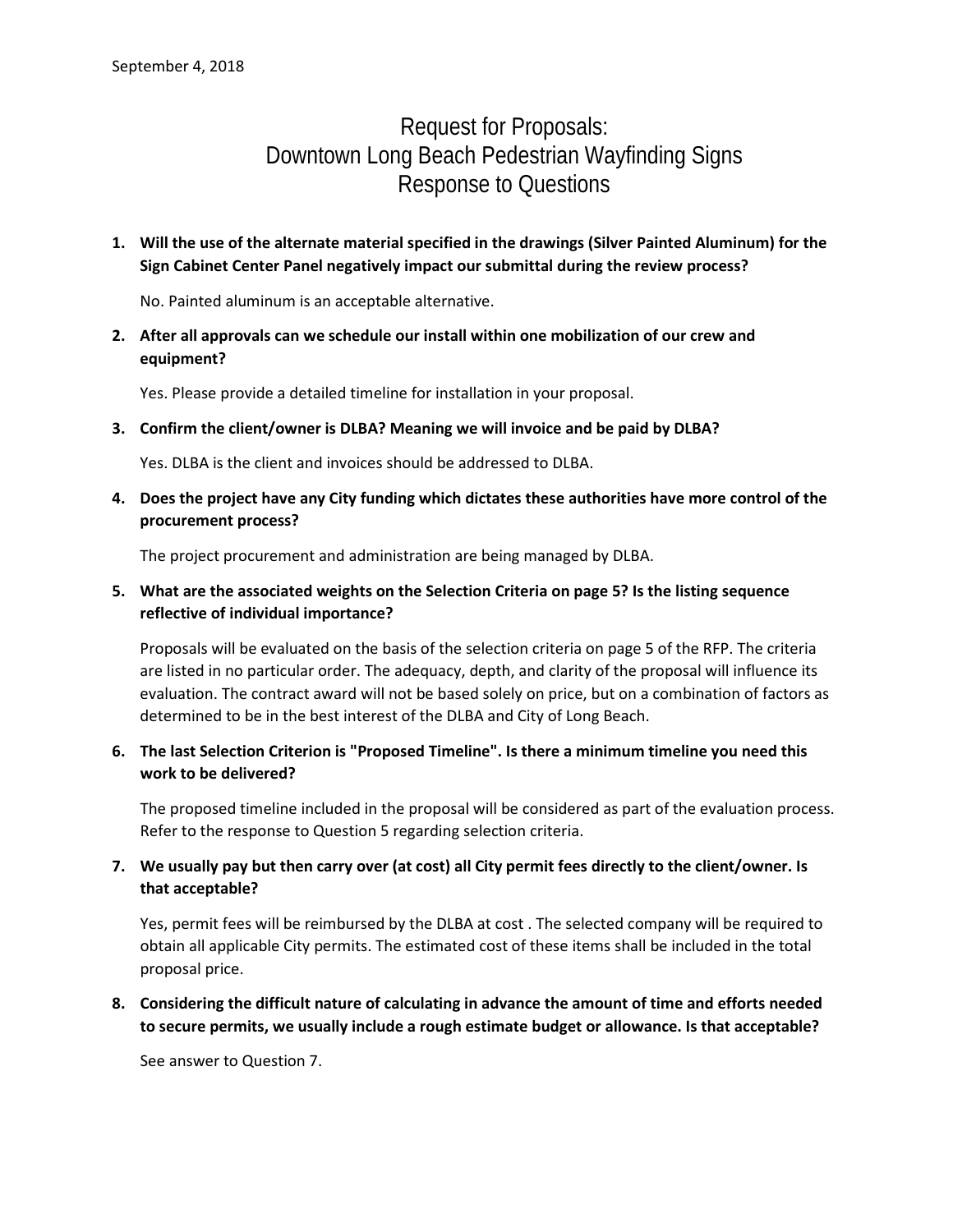**9. Is the DLBA open to treating permit fees as a reimbursable expense rather than requiring the fabricator to guess at those costs and include them in the proposal? (I'm referring only to the fees themselves, not the labor hours associated with applying for and obtaining the permits)**

See answer to Question 7.

#### **10. How many other bidders are invited to this RFP.**

The RPF was directly sent to 23 firms.

#### **11. Please clarify the onsite labor requirements for this job, union, non-union or prevailing wage etc.**

There are no onsite labor requirements related to job, union, non-union or prevailing wage. Compliance with all other applicable labor requirements dictated by California labor law is required.

**12. Please confirm that an electronic proposal delivered via e-mail is sufficient, and hard copy proposals are optional.**

Hard copy proposals are optional.

**13. Section d of Attachment F states that the fabricator must carry Professional Liability Insurance. As the fabricator, we are not the designers of the scope, and the structural design of our work will be approved by a licensed engineer. Both of those entities carry professional liability insurance. Our general liability covers all of the issues that may arise in relation to fabrication and installation.**

The contractor responsible for fabrication and installation will not be required to carry professional liability or errors and omissions liability insurance. As required, the civil or structural engineer signing off on project plans must be registered in the state of California and must carry professional liability insurance.

#### **14. Will this bid require either a bid bond or a performance bond?**

No.

**15. Where anodized finish is specified, are mechanical connections acceptable? The anodization process tends to darken welds and make them more pronounced.**

Anodized finishes are not specified or required.

#### **16. Are footings to be included in our proposal or are they by others?**

Footings should be included in the proposal.

**17. Detail 6 on the drawings specifies Exposed Concrete Base which is not shown on the drawings. Should they be included in our proposal and if so can dimensions be provided?**

The concrete base is hidden below grade and is not exposed.

#### **18. Where silk-screen is specified, is direct digital print acceptable?**

Digital prints are NOT acceptable.

#### **19. Will a warranty be requested for installed signs?**